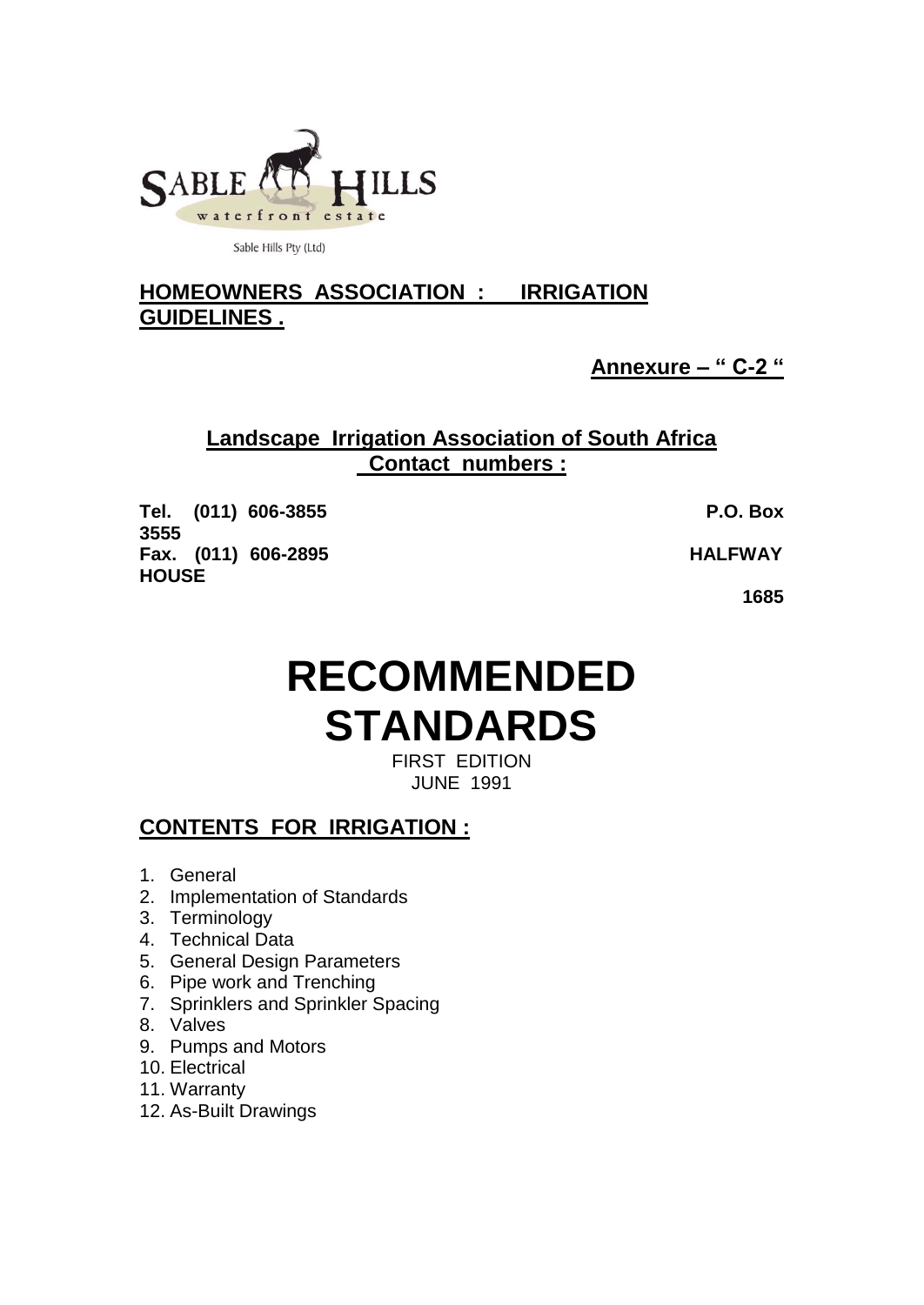## **1. GENERAL .**

- 1.1 The following Recommended Standards have been drawn up from a pooling of experience gained from many years in the industry and reliable technical sources . They are formulated as a safeguard to ensure efficient and trouble free systems . The inclusion of each item has been carefully assessed and only used where it has been proved that it's exclusion in the past has resulted in a drop in quality.
- 1.2 It is appreciated that with the advancement in technology and the appearance of new innovative equipment, additions and amendments will be needed, and when indicated, revised editions of these "Recommended Standards" will be issued.
- 1.3 An important aspect in the industry is that all participants use a universal terminology - both written and verbal and to this end a complete set of terms in common practice in the irrigation field together with their accepted abbreviations has been included.

## **2. IMPLEMENTATION OF STANDARDS.**

Members of the LIA are required to ensure that all installations and services are carried out in accordance with these standards, subject to the following proviso's:

## 2.1 NEW INSTALATIONS

 These standards shall be deemed to apply as the minimum requirements, unless approved variations have been agreed to in advance, in writing, by all parties concerned.

## 2.2 EXISTING INSTALLATIONS

Installations prior to June 1991 may remain as installed if not under dispute. Should any repairs or extensions take place, this work shall be deemed to be done in accordance with these standards, unless approved variations have been agreed to in advance, in writing, by all parties concerned.

## 2.3 APPROVED VARIATIONS

Where compliance of these standards are impractical any variations shall be agreed to, in writing, by all parties concerned,

## 2.4 DISPUTES

In the event of a dispute where agreement is not possible between parties concerned, it is agreed to accept the findings of an arbitration committee appointed by the LIA who will assess the problem on a facts found basis, with no redress whatsoever, financial or otherwise to the LIA.

## **3. TERMINOLOGY.**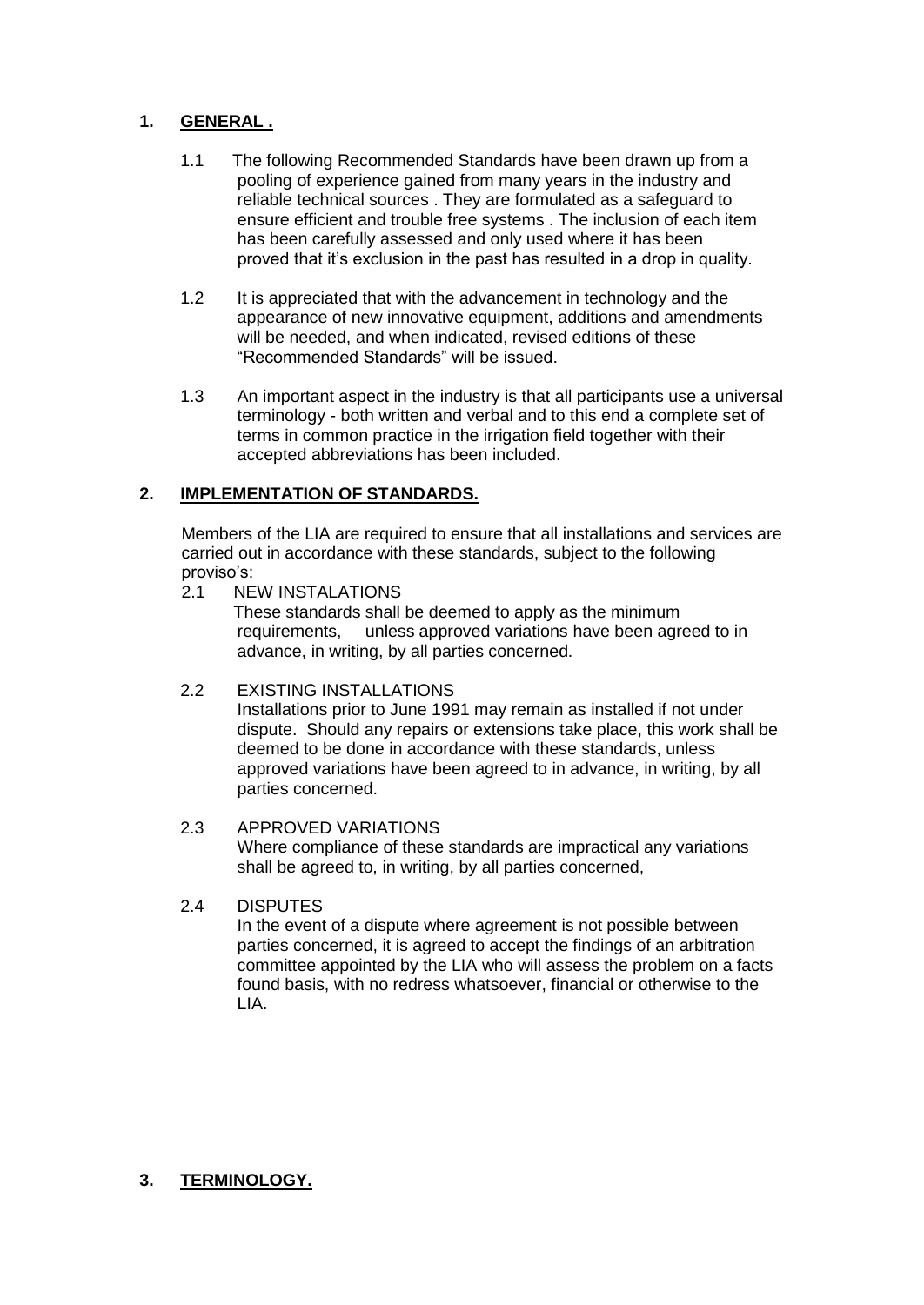### 3.1 HYDRAULIC DATA

## 3.1.1 Volume

Amount of water in a container or that required by plants, expressed as :

 $\ell$  = Litres

 $m<sup>3</sup> =$  Cubic Metre or 1000 litres

3.1.2 Mass

Weight of the volume of water in a container, expressed as:

Kg = Kilogram

#### 3.1.3 Flow

Amount of water passing through a pipeline, sprinkler or emitter, as expressed as:

- $l/s =$  Litre per second
- $l/m =$  Litre per minute
- $l/h$  = Litre per hour
- $m^3/h =$  Cubic Metre per hour or 1000 litres per hour

## 3.1.4 Velocity

Rate of water passing through a pipeline, expressed as:

m/sec = Metre per second.

## 3.1.5 Pressure

Amount of energy exerted by water in a container, pipeline or sprinkler, expressed as:

 $Bar = Bar$ 

 $M h$  = Metre Head

#### 3.1.6 Static Pressure

Pressure under no flow condition. (Being that for maximum pressure rating of equipment).

#### 3.1.7 Working Pressure

Pressure under a flow condition. (Being that available to operate irrigation equipment).

#### 3.1.8 Surge Pressure

Pressure generated by flow shut down. (Being that to be avoided by optimum pipe velocity and shut down procedure).

#### 3.1.9 Friction

Resistance caused by flow in pipeline, fittings, valves, sprinklers etc., expressed as:

 $m h =$  Metre Head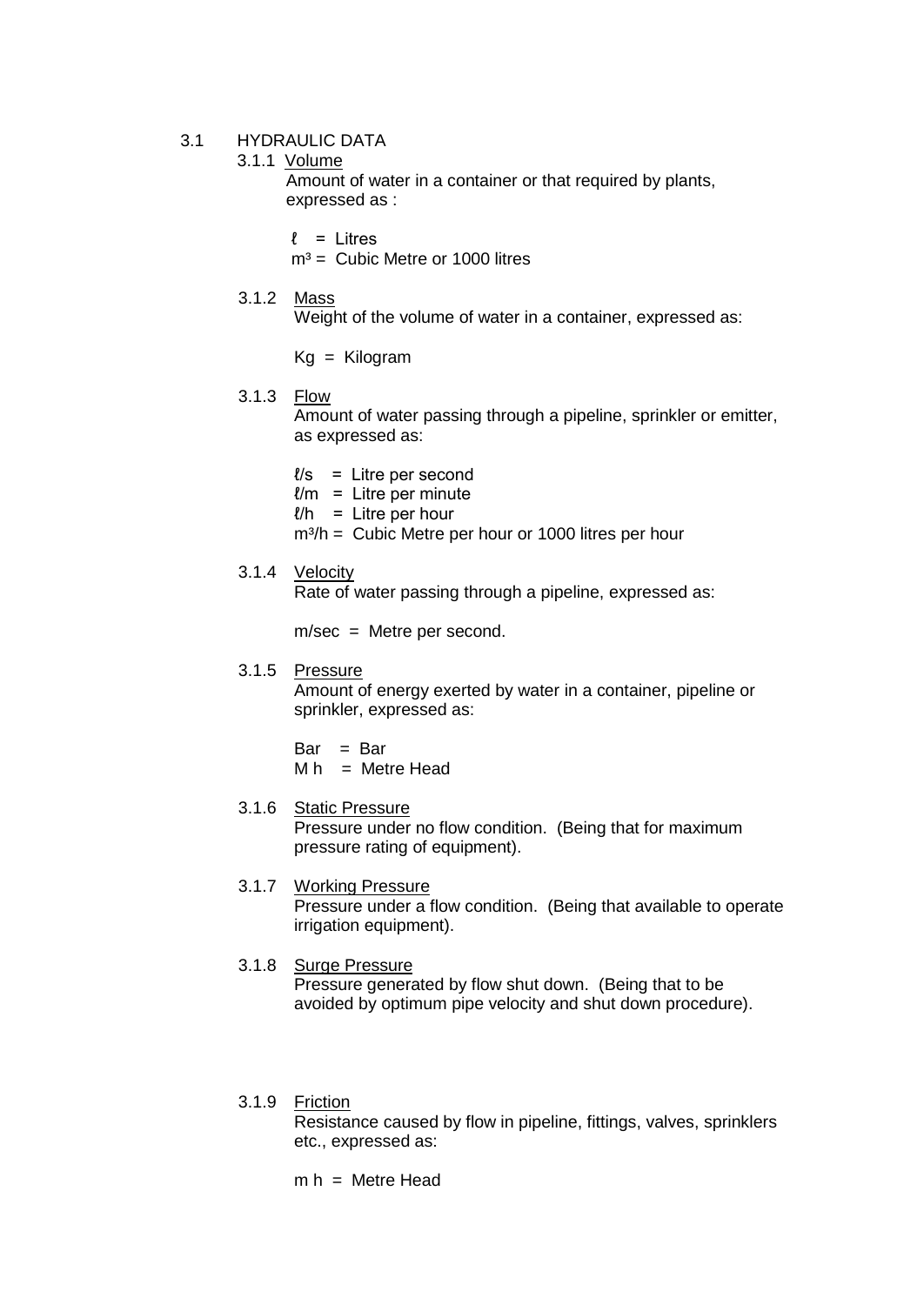#### 3.2 SYSTEM DATA

3.2.1 Water Application Volume of water applied to an area, expressed as:

mm/ha = Millimetres per hectare

 3.2.2 Gross Precipitation Rate The rate at which water is applied by an irrigation system without evaporation losses, expressed as:

mm/hr = Millimetres per hour

 3.2.3 Coefficient of Uniformity The uniformity of a sprinklers water distribution, expressed as:

% CU = Percentage Coefficient of Uniformity

3.2.4 Efficiency

A measure of effectiveness, expressed as:

% Eff = Percent Efficiency

#### 3.2.5 Power

The energy required by an electric motor or engine to drive a pump, as expressed as:

 $KW = Kilowatt$ 

3.2.6 Electricity

A source of energy associated with power, expressed as:

- $V = Volts$ <br> $W = Watts$  $=$  Watts  $A = Amps$ VDC = Volts direct current VAC = Volts alternating current  $50$  HZ =  $50$  Cycle  $1$  PH = Single Phase  $3 PH$  = Three Phase
- 3.3 DIMENSIONAL DATA

3.3.1 Measurement Distance, size of plans, pipes, valves, spacing of sprinklers and emitters, expressed as:

- $m =$  Metre
- mm = Millimetre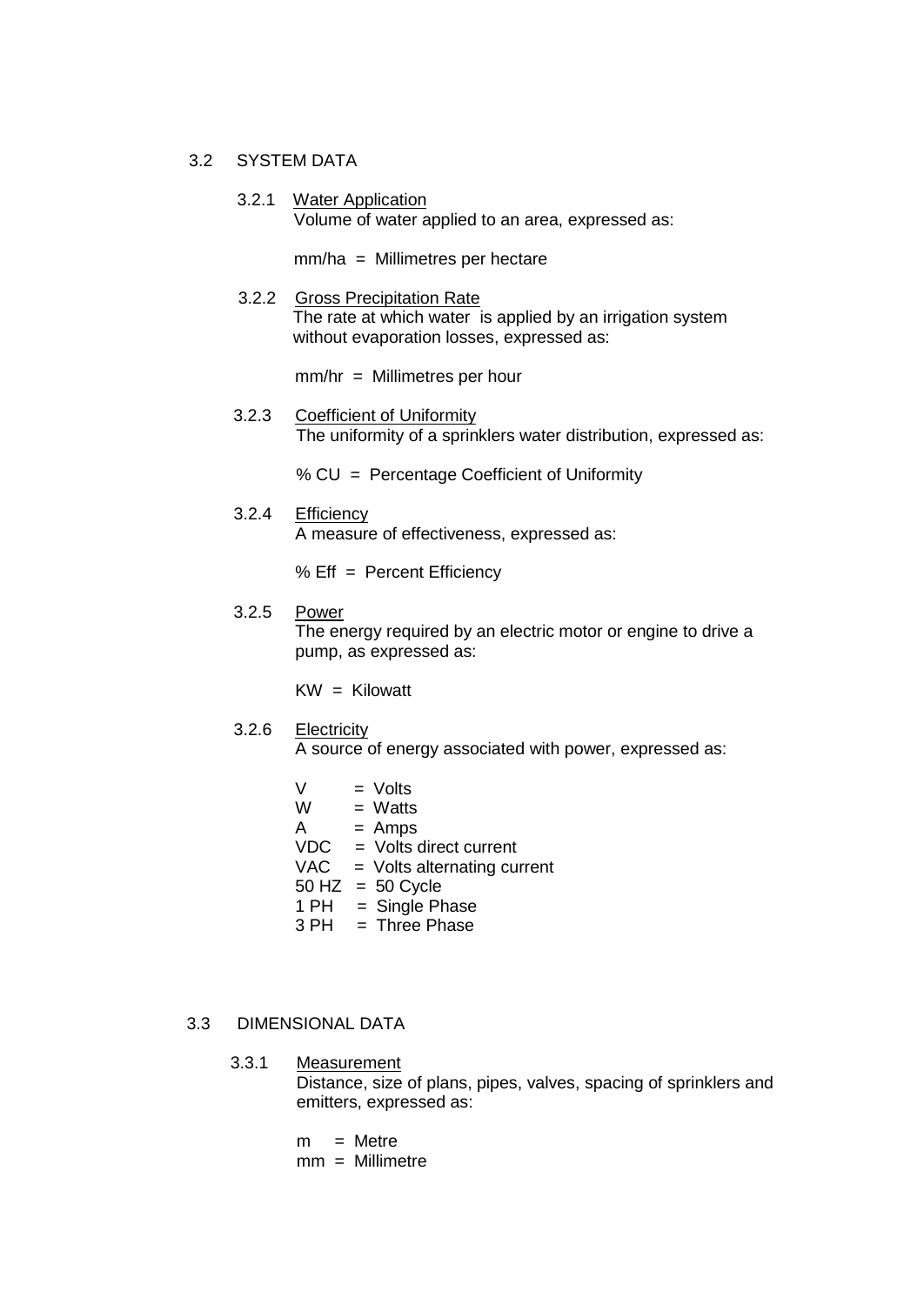3.3.2 Area The size of land, expressed as:

> $m<sup>2</sup>$  = Square Metre ha  $=$  Hectare

3.3.3 Sprinkler Spacing The distance between sprinklers and rows, expressed as:

 $S \times L$  = Sprinkler Spacing x Row Spacing.

## **4. TECHNICAL DATA.**

4.1 FORMULA

4.1.1 Gross Application Rate  $(S =$  Sprinkler Spacing,  $L =$  Row Spacing)

> ℓ/s x 3600 mm/hr = ----------------------------- S x L (m Spacing)

$$
mm/hr = \frac{m^3/h \times 1000}{S \times L \text{ (m Spacing)}}
$$

4.1.2 Power

$$
KW = 1.02
$$
\n
$$
KW = 1.02
$$
\n
$$
W = 1.02
$$

 m³/h x m h KW = ---------------------- % Eff x 3.7

4.1.3 Electricity 1 PHASE 3 PHASE W W V = ----- V = ------------------------- A A x 1.73 x 0.8 W W A = ----- A = -------------------------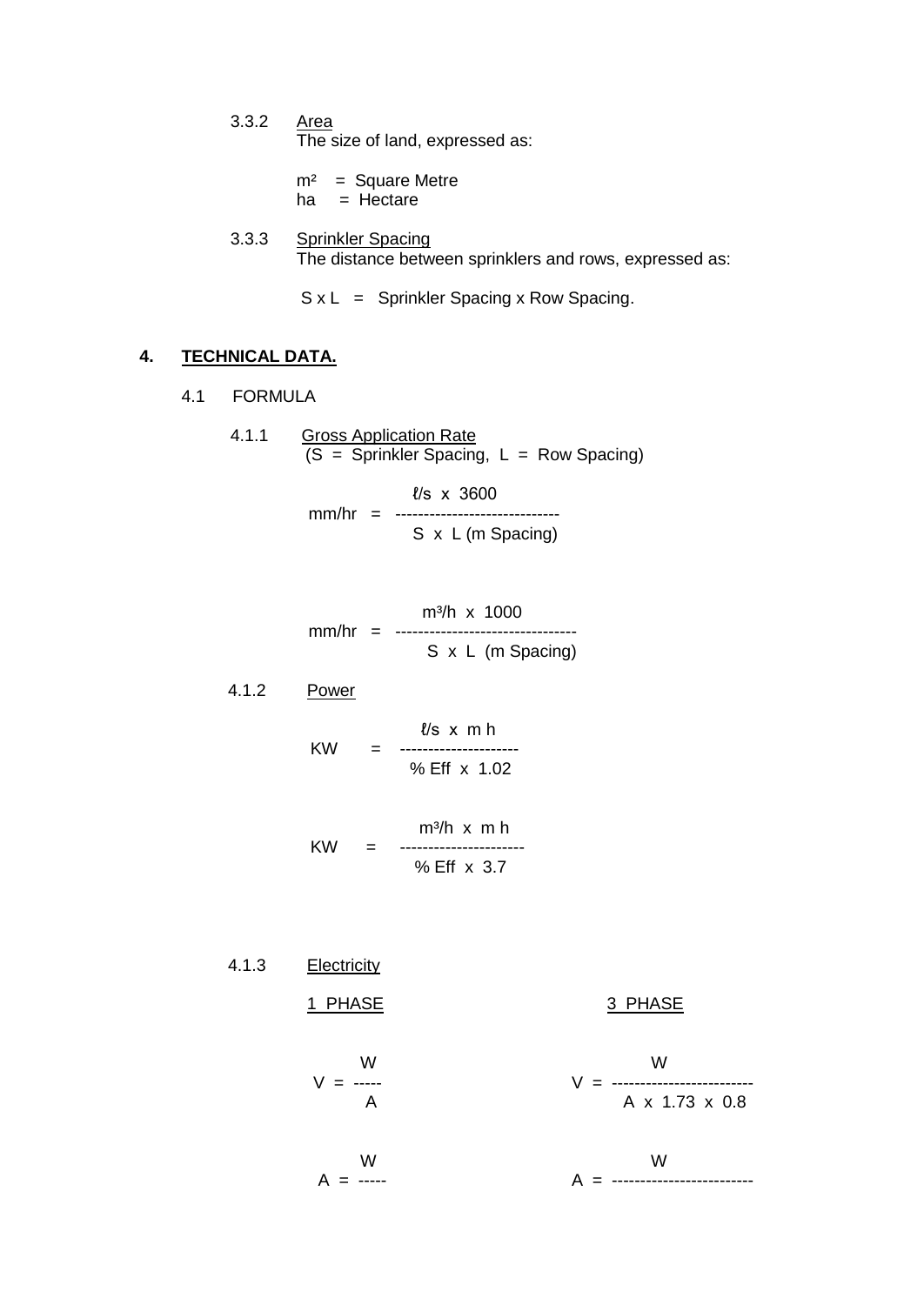|                  | $V \times 1.73 \times 0.8$              |
|------------------|-----------------------------------------|
| $W = V \times A$ | $W = V \times A \times 1.73 \times 0.8$ |

## **5. GENERAL DESIGN PARAMETERS**

- 5.1 A system shall be capable of a gross application per week to suit the needs of the planted material and ground condition, and this gross application shall be clearly stated in millimetres per week of equivalent rainfall as also the total time in hours per week required for it's achievement.
- 5.2 The duration of a watering cycle shall be clearly stated for each station giving the time in minutes per station it shall run, the precipitation which shall result in millimetres per hour, and the number of times the cycle should operate per day and be repeated in a week.
- 5.3 Sprinklers having dissimilar rates of precipitation shall not be included on the same station.
- 5.4 The size and location of a spray line shall where ever possible ensure watering compatibility with the area concerned, so as to avoid heavy rates of precipitation on steep slopes which could cause wash away, or very light watering in hot and sandy soil situations , where little water reaches the plants.
- 5.5 When the water supply is from a municipal feed, the piping connecting from this feed to the sprinkler valves shall be of a class specified by the municipal authority or HOA , or if not specified , of a class in excess of the highest closed valve pressure.
- 5.6 Rules and regulations as laid down by local authorities or HOA must be applied.

## **6. PIPEWORK AND TRENCHES.**

- 6.1 TRENCHES
	- 6.1.1 All piping under 75mm dia shall be installed such that they have a minimum soil cover of 500mm below the finished grade. For pipe diameters above 75mm and cabling it is desirable that this depth be increased to a minimum of 750mm cover.
	- 6.1.2 If rock or other adverse conditions preclude the installation at the prescribed depth the clients permission must be obtained for burial at a shallower depth and adequate protection shall be given to piping and cabling.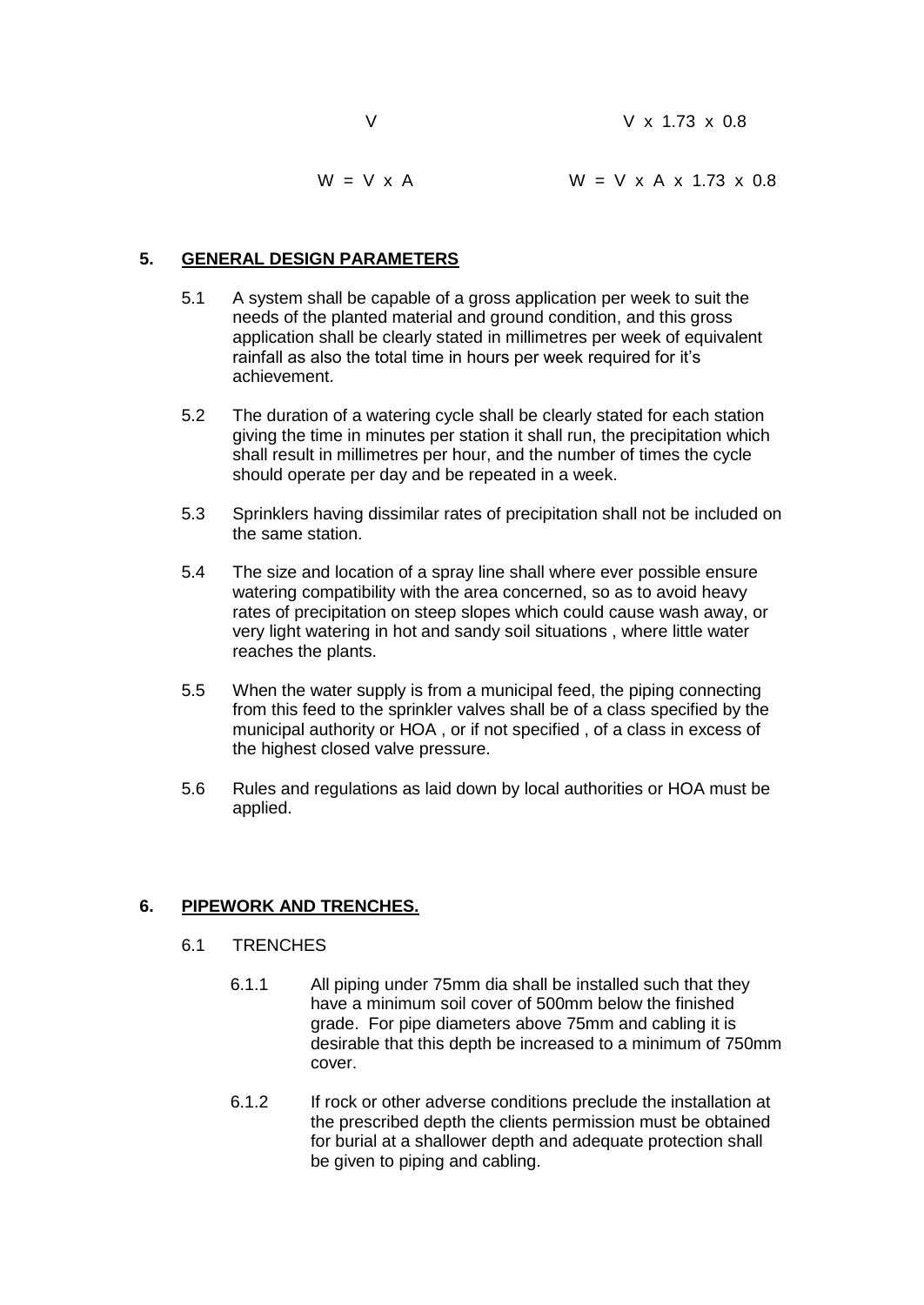6.1.3 Trenches shall be properly back filled and compacted to prevent subsidence, and backfill surrounding the pipe and/or cable shall be free of rock or sharp objects .

## 6.2 PIPING

- 6.2.1 Only piping from approved manufacturers with a guaranteed pressure rating and the SABS mark , shall be used.
- 6.2.2 All piping shall be installed according to manufacturers specifications.
- 6.2.3 Piping shall not at any time under working conditions be subjected to pressures in excess of the pressure rating.
- 6.2.4 Adequate thrust blocks shall be cast at all bends, tees and end caps on PVC and Fibre Cement pipelines.
- 6.2.5 Expansion joints shall be installed at intervals as recommended by pipe manufacturer.
- 6.2.6 Only approved fittings shall be used.
- 6.2.7 Only piping and fittings made from a material suitable to the site soil conditions shall be used. (P.H. etc.)

## **7. SPRINKLERS AND SPRINKLER SPACING.**

#### 7.1 SPRINKLERS

- 7.1.1 The sprinklers shall be selected to operate only within the manufacturers pressure range.
- 7.1.2 Only sprinklers having a compatible rate of precipitation shall be used on the same spray line.
- 7.1.3 Pop-up sprinklers shall be installed on swing joint risers or flexible risers – so a to allow for adjustment to cope with turf build up.
- 7.1.4 Shrub sprinklers shall be mounted on rigid risers of galvanized steel or ultra violet resistant plastic.
- 7.1.5 Shrub risers shall be positioned such, as not to create a hazard or be prone to damage. In particular risers shall not be used on kerb edges where they are liable to be damaged by parked car overhangs.
- 7.1.6 Sprinklers that are not provided with low head drainage valves shall be surrounded with adequate drainage material to allow the sprinklers to drain freely and to circumvent the effects of low head drainage.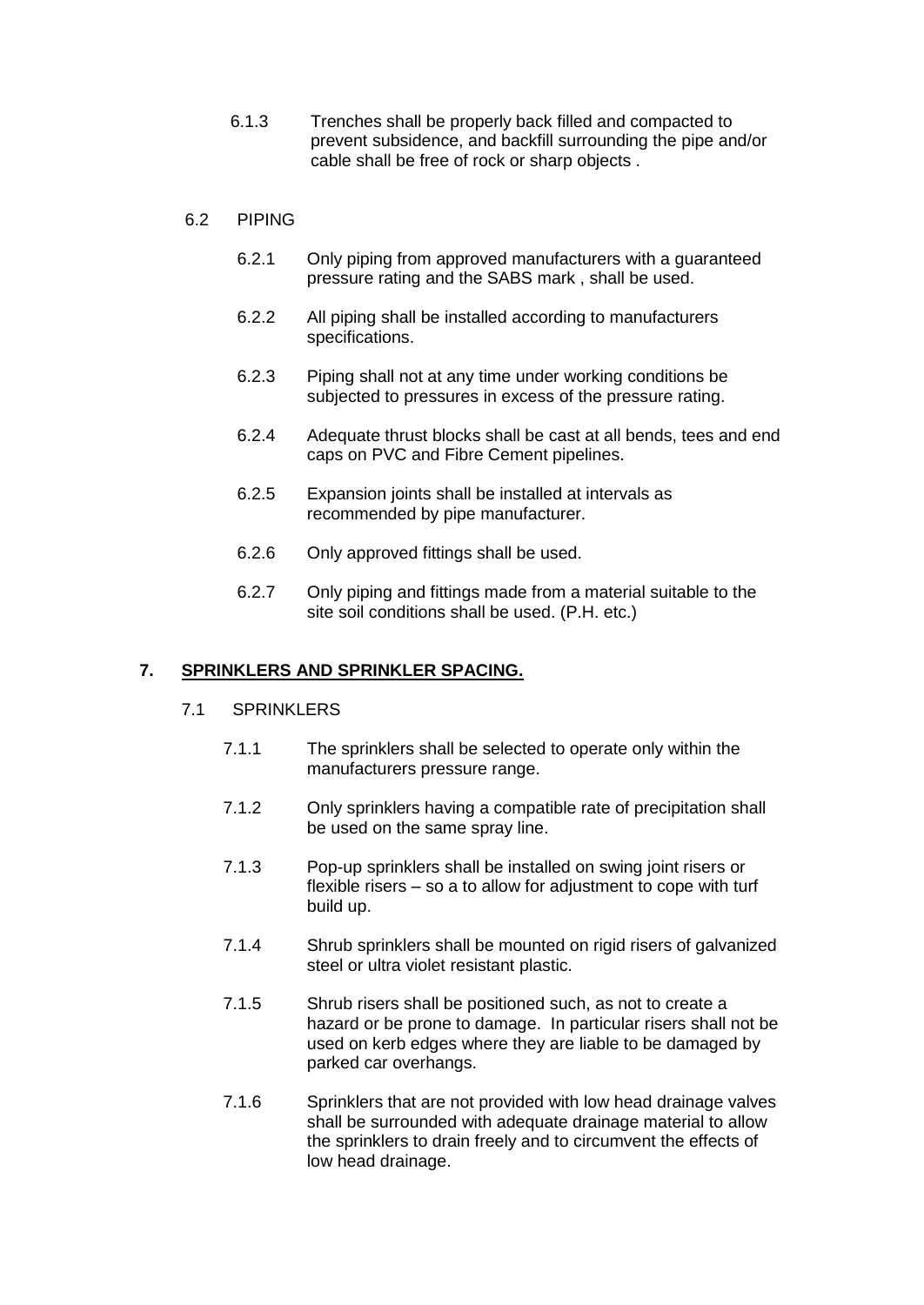## 7.2 SPACING

- 7.2.1 In the case of square, rectangular and inline spacing of sprinklers the distance between sprinklers shall not exceed 50% of the diameter of coverage. In triangular pattern the spacing shall not exceed 55%. These figures are given as a general norm and may be superceded by the manufacturers recommended spacing.
- 7.2.2 Spacing should be de-rated according to persistent wind conditions.
- 7.2.3 In the case of triangular spacing the aim is to achieve an equilateral triangle and not a triangle with apex height equal to base length. The apex height would be 0,866 times the base length.

## 7.3 SPRAY LINES

7.3.1 Spray line pipe sizing shall not exceed 20% pressure variance between the first and last sprinklers on the line.

## **8. VALVES**

- 8.1 No solenoid valve or valve in head sprinkler shall be used for a pressure or capacity in excess of the manufacturers recommendation. In the interest of energy efficiency the pressure loss across a solenoid valve shall not exceed 15% of the sprinkler operating pressure unless it is specifically designed as a pressure reducing valve and in such case it shall be so stated.
- 8.2 Pressure reducing valves shall be installed where excessive line pressure occur.
- 8.3 All systems connected to a potable water system shall be fitted with an easily accessible isolation valve.
- 8.4 Sufficient isolating valves and scour valves , where necessary , shall be fitted so as to permit maintenance of the control valve without having to drain the whole system.
- 8.5 Air release valves shall be fitted to all systems where air accumulation could occur.
- 8.6 Valves installed underground shall be housed in valve boxes.

## **9. PUMPS AND MOTORS**

- 9.1 GENERAL
	- 9.1.1 Pumps shall be selected to provide a capacity of 10% in excess of the design flow and be able to cope with the additional friction and pressure involved in this increase.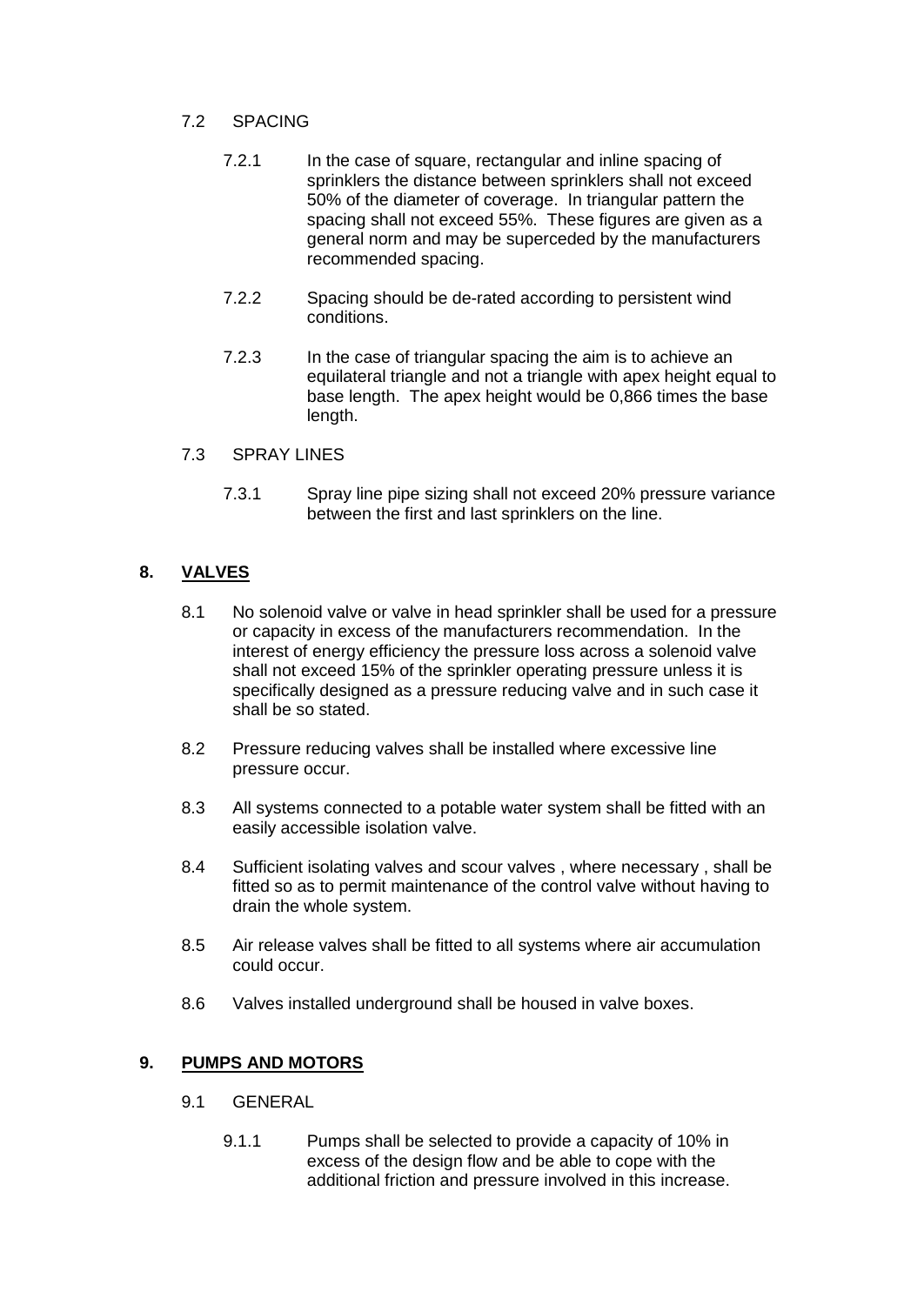Selections must be within the manufacturers recommended operating limits.

- 9.1.2 Motors shall be protected with an approved starter with over loads, set to trip at full load.
- 9.1.3 Unions or break joints shall be fitted on both suction and delivery pipes , so as to be able to remove the pumping unit for servicing without having to cut piping.
- 9.1.4 An isolating valve shall be fitted on a pump suction and/or delivery piping where flooding can occur.
- 9.1.5 All pumps set above a water source shall have a foot valve installed on the suction line and be fitted with a priming device.
- 9.1.6 All positive displacement pumps shall be fitted with a pressure relief valve, of adequate size, between the pump and the delivery isolating valve.
- 9.1.7 All bore hole pump installations are to conform with the specifications as laid down by the Bore hole Water Association.
- 9.1.8 All pumps must be fitted with adequate protection devices to prevent running dry.
- 9.2 WATER SUPPLY
	- 9.2.1 It is the responsibility of the designer and / or contractor to establish if the required water capacity and quality is suitable for the system.
	- 9.2.2 If water is to be stored, to make up required capacity, the storage shall be adequate for the flow period.

## 9.3 WATER STRAINING

- 9.3.1 A strainer shall be fitted to all suction intakes, and sized to prevent blocking of pump components.
- 9.3.2 Where fine nozzles are being used and water conditions warrants, a cleanable filter of adequate size shall be installed on the mainline inlet of a system. The recommended grade of the filter may be selected from the following:
	- a) Sprinklers 30% of the smallest nozzle area.
	- b) Micro-Sprayers 20% of the smallest nozzle area.
	- c) Drippers 10% of the dripper path area.

## **10. ELECTRICAL.**

10.1 All electrical work is to comply with local municipal codes.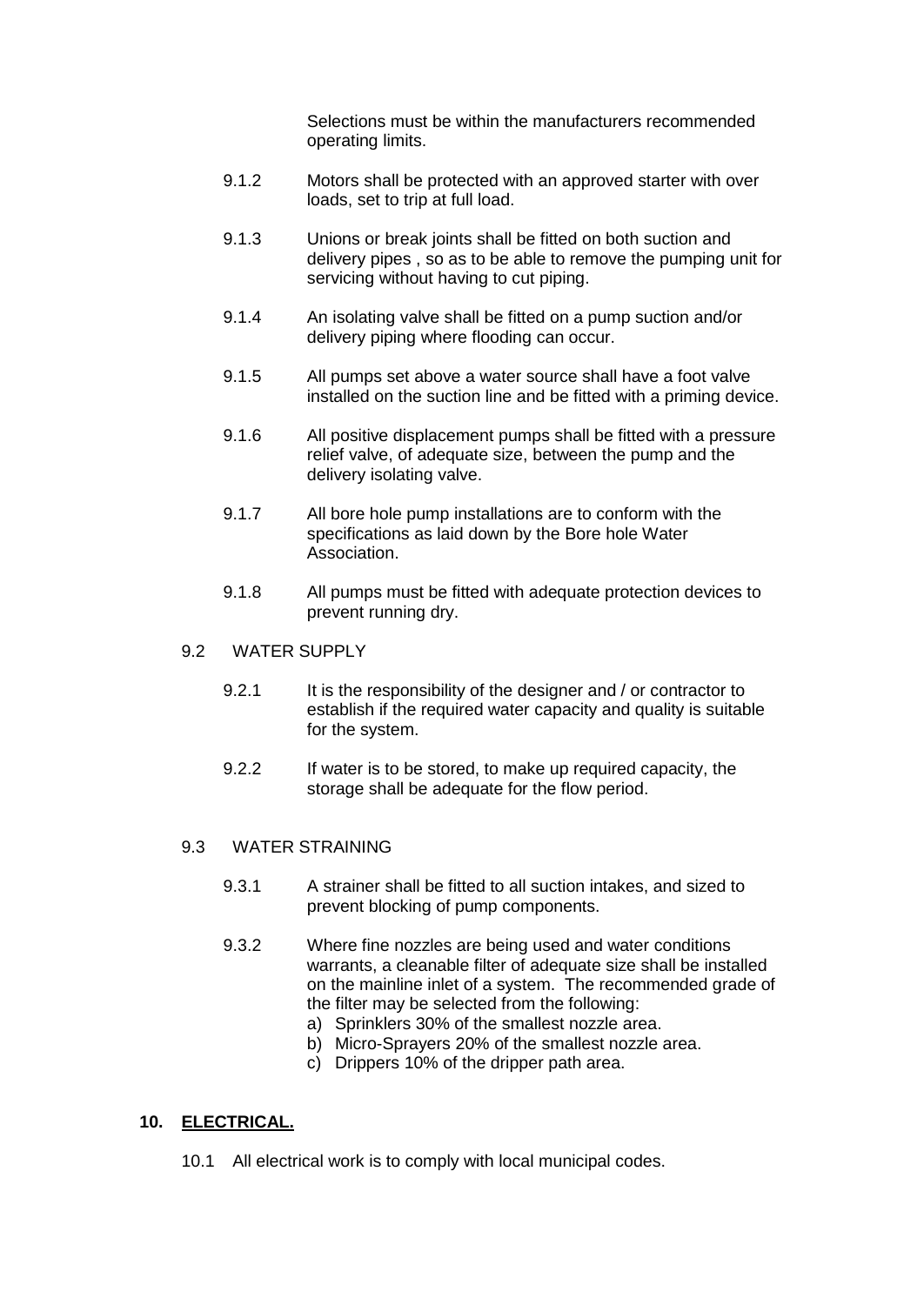- 10.2 All cable joints shall be waterproof.
- 10.3 Cable selections shall ensure that the voltage available at a solenoid shall not be less than 90% of the solenoid rating.
- 10.4 All low voltage control cables shall be installed to a depth of not less than 500mm to minimize damage and preferably where possible in the same trenches as the pipe work , so as to present no extra hazard.
- 10.5 Sprinkler controllers shall be installed according to manufacturers recommendations. If in themselves they are not waterproof they shall either be sited indoors or affixed in a waterproof casing. If not already equipped they shall have surge protection fitted.

## **11. WARRANTY.**

- 11.1 The terms and conditions of the warranty or guarantee shall be clearly stated and shall not be for less than 12 months from the date of hand over of the completed plant – or in the case of large systems, for each section, from the date of hand over of the section.
- 11.2 Warranties and / or guarantees on materials of irrigation equipment from suppliers shall be passed on to the client and shall be clearly stated.
- 11.3 It is recommended that, for the clients safety, adequate safeguards in the form of insurance in respect of public liability, product liability and all forms of indemnity be taken out, these all being commensurate with the magnitude of the involved contract.

## **12. AS BUILT DRAWING.**

- 12.1 An as-built drawing to scale 1:50 shall be provided upon handing over of the system.
- 12.2 The drawings must clearly indicate:
	- a) The position of sprinklers, their model and make.
	- b) The groups of sprinklers which operated simultaneously.
	- c) The position, sizes and classes of piping and wiring.
	- d) The position and class of the main line clearly distinguishable from the spray line piping.
	- e) The position and size and make of all isolation valves.
	- f) The position, size and make of all control valves.
	- g) The position, model make and size of pump if any.